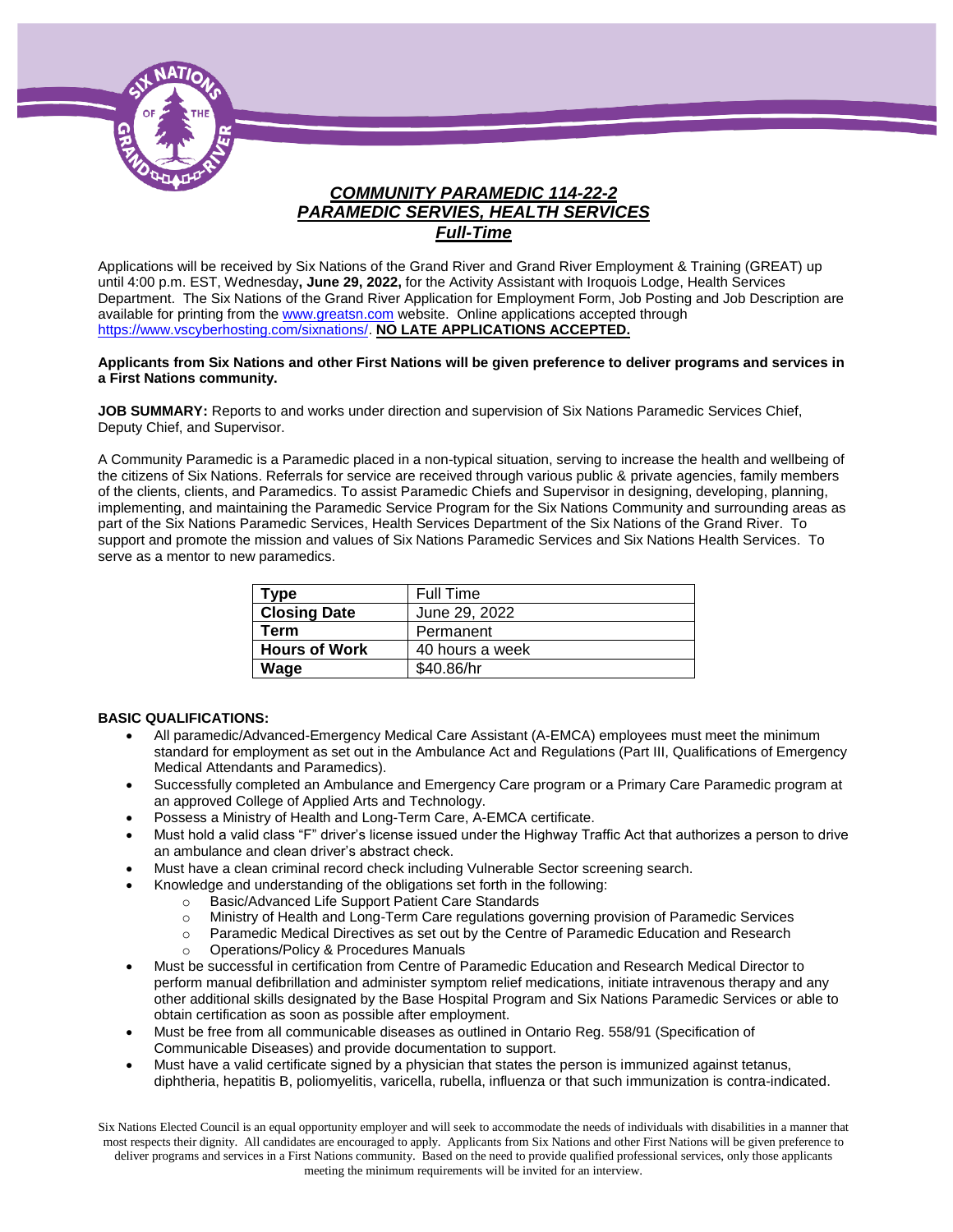- Cardio-Pulmonary Resuscitation (CPR) certification at the Health Care Provider Level by an approved provider and will complete annual re-certification thereafter.
- Must be able to adhere to service uniform policy which includes wearing a respirator (N95) and other personal protective equipment.
- Physical strength, coordination and manual dexterity to perform patient extrication, lifting, carrying and positioning as well as treatment.

#### **SUBMISSION PROCEDURE: (Choose one method ONLY):**

#### **Method #1: Online**

- Please visit[: https://www.vscyberhosting.com/sixnations/](https://www.vscyberhosting.com/sixnations/) to access our job board and follow the directions to apply.
- 2. Please ensure all required documents are provided/uploaded with your application package, which include:
	- a. Cover letter including your band name and number (if applicable). Please indicate in your letter how your education and experience qualifies you for this position.
	- b. Recent resume clearly identifying that you meet the Basic Qualifications of this position as stipulated above. c. Copy of your education diploma/degree/certificate and transcript.
- 3. If you have any questions or need assistance please reach out to Lesleigh Rusnak, Staffing Officer at 519-445-2223 ext 4343 or via email a[t StaffHR@sixnations.ca.](mailto:StaffHR@sixnations.ca)

#### **Method #2: GREAT – Applications must include all of the following:**

- 1. Printed, filled in and authorized Six Nations of the Grand River Application for Employment Form.
- 2. Cover letter including your band name and number (if applicable). Please indicate in your letter how your education and experience qualifies you for this position.
- 3. Recent resume clearly identifying that you meet the Basic Qualifications of this position as stipulated above.<br>4. Photocopy of your education diploma/degree/certificate and transcript.
- Photocopy of your education diploma/degree/certificate and transcript.
- 5. Place all documents listed above in a sealed envelope and mail to or drop off at:

**Community Paramedic – Full-time – 114-22-2** c/o Reception Desk Grand River Employment & Training (GREAT) P.O. Box 69, 16 Sunrise Court Ohsweken, Ontario N0A 1M0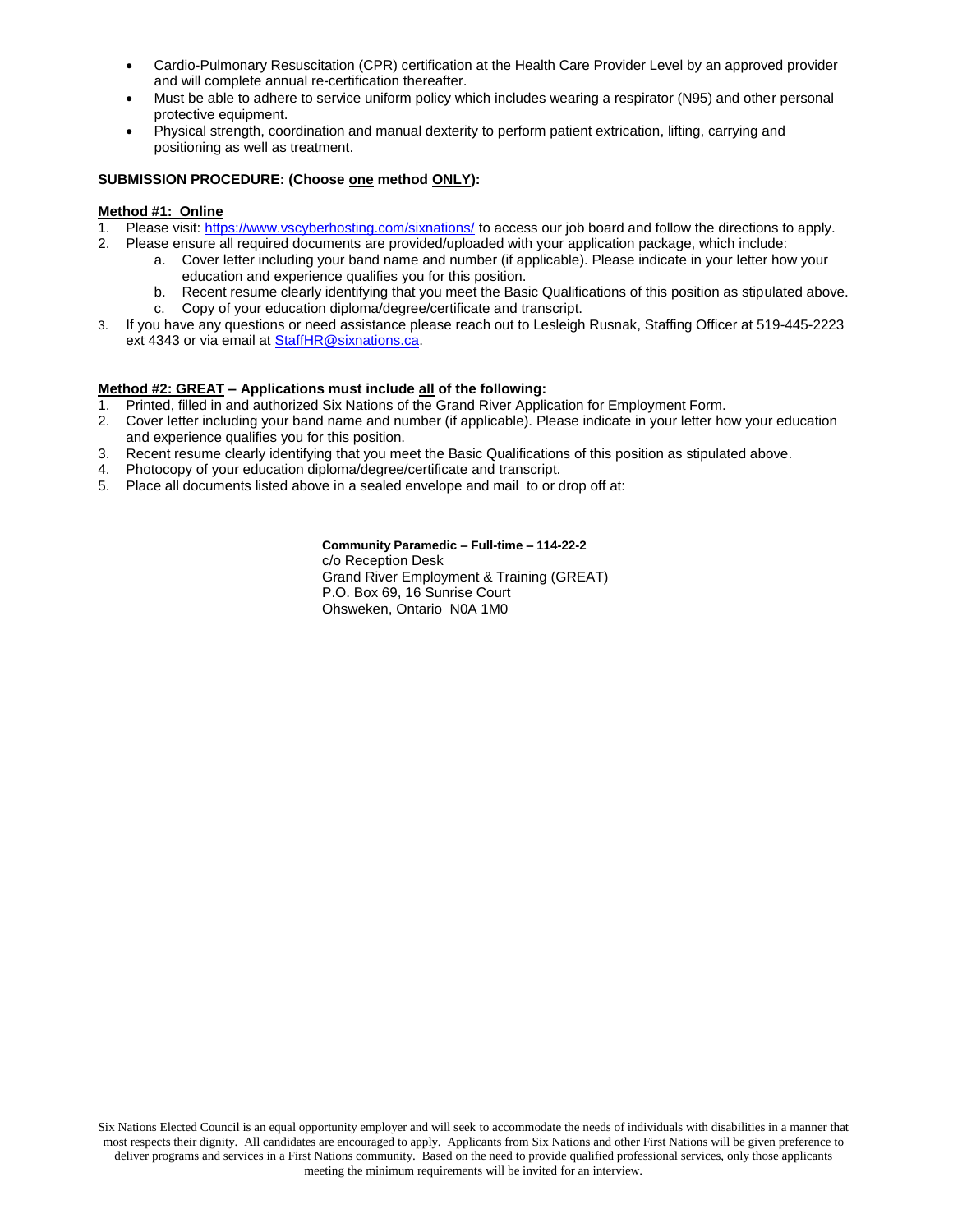

## POSITION DESCRIPTION – HEALTH SERVICES

# **POSITION TITLE: Community Paramedic**

## **REPORTING RELATIONSHIP:**

Reports to and works under direction and supervision of Six Nations Paramedic Services Chief, Deputy Chief, and Supervisor.

## **PURPOSE & SCOPE OF THE POSITION:**

A Community Paramedic is a Paramedic placed in a non-typical situation, serving to increase the health and wellbeing of the citizens of Six Nations. Referrals for service are received through various public & private agencies, family members of the clients, clients, and Paramedics.

To assist Paramedic Chiefs and Supervisor in designing, developing, planning, implementing, and maintaining the Paramedic Service Program for the Six Nations Community and surrounding areas as part of the Six Nations Paramedic Services, Health Services Department of the Six Nations of the Grand River.

To support and promote the mission and values of Six Nations Paramedic Services and Six Nations Health Services.

To serve as a mentor to new paramedics.

## **KEY DUTIES & RESPONSIBILITIES:**

- 1. Community Paramedics exercise good listening skills and problem solving skills.
- 2. Receive incoming referrals of new clients
- 3. Initial contact of new clients
- 4. Assess/identify risks the client is encountering (real & perceived)
- 5. Address these risks by:
	- a. Making referrals to local agencies & Primary Care Providers
	- b. Client education surrounding their disease and medication
	- c. Fall prevention identify and educate
	- d. Medication review and compliance
	- e. Communicating with client family members
	- f. Participate / Establish Coordinated Care Plans with Health Links.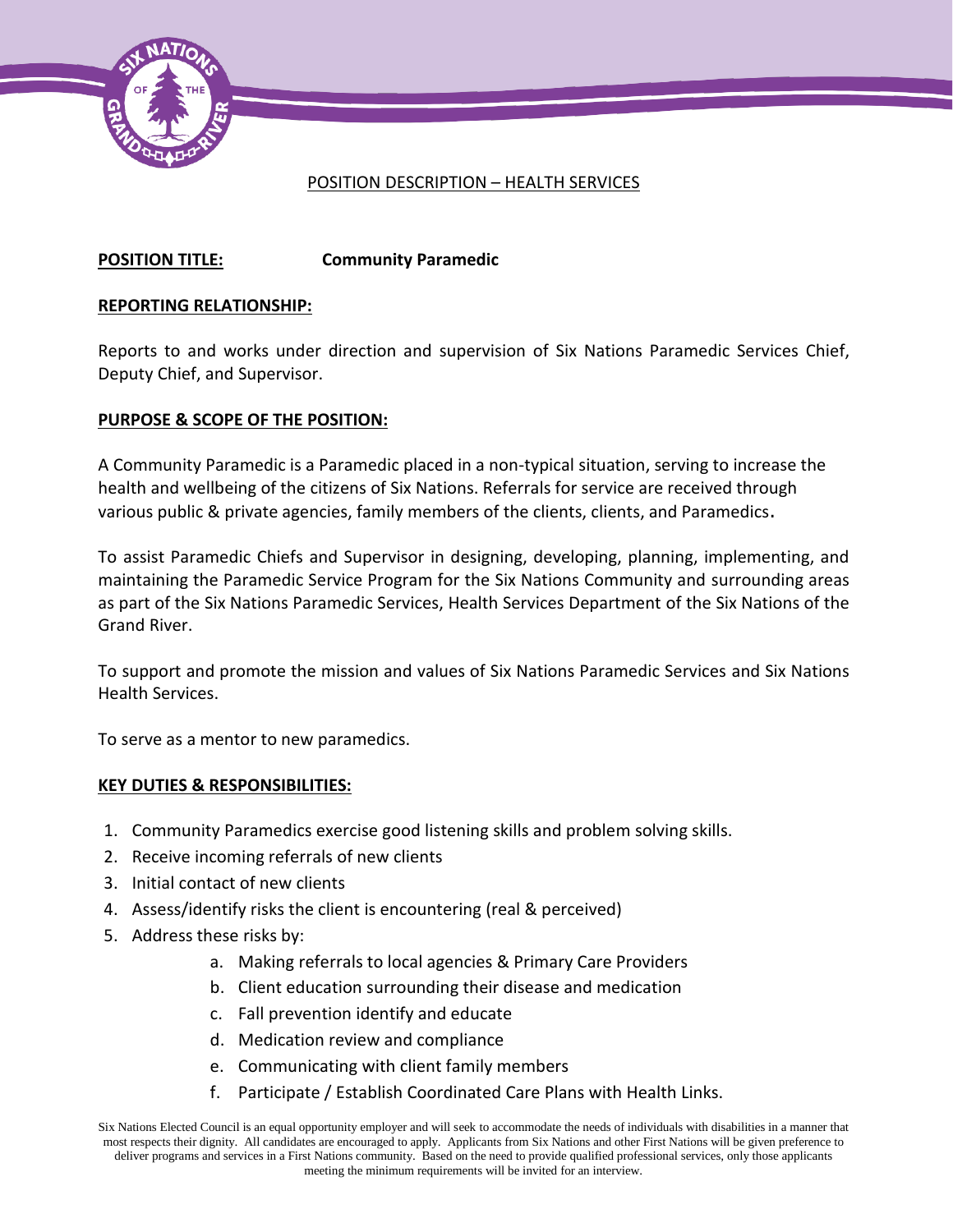- 6. Schedule and attend to follow-up client visits
- 7. Documentation of all visits by entering client data in a program software
- 8. Communicate with program and community partners
- 9. Communicate with Primary Care Providers and send fax report regarding client visits.
- 10. Establish and maintain physician relationships
- 11. Increased scope of practice as overseen and required by Primary Care Providers/Physicians who hold a formal agreement with the Community Paramedic Program
- 12. Assisting with stats/data collection
- 13. Provide constructive feedback on Community Paramedic Program
- 14. Provide input for areas of improvement of the program
- 15. Seeking out and following up on new initiatives / opportunities
- 16. Attend training/conferences when required
- 17. Preparing presentations and presenting to local interest groups
- 18. Administer Flu Vaccinations to the residents of Six Nations, working in conjunction with the local Public Health.
- 19. Pandemic Covid swabbing and contact tracing as needed working with local health agencies.

Works flexible hours and days as the client and program require

### **WORKING CONDITIONS:**

- Work as a public profile with public contact and may be subject to deadlines and interruptions.
- Work requires a lot of out of office contact.
- Work hours will be flexible according to clinic needs.
- Work requires extensive physical activity and is subject to unscheduled over time.
- Will work without direct supervision.

### **WORKING RELATIONSHIPS:**

### **With Management Team**

Receives direction, and guidance in providing day-to-day operations of Six Nations Paramedic Services.

### **With the Director of Health Services**

Receives direction, guidance, encouragement; discusses plans and priorities.

# **With Other Staff**

Promotes courtesy, cooperation and teamwork with all staff.

## **With External Agencies**

### Represents and promotes Six Nations interests relative to Paramedic Services.

Six Nations Elected Council is an equal opportunity employer and will seek to accommodate the needs of individuals with disabilities in a manner that most respects their dignity. All candidates are encouraged to apply. Applicants from Six Nations and other First Nations will be given preference to deliver programs and services in a First Nations community. Based on the need to provide qualified professional services, only those applicants meeting the minimum requirements will be invited for an interview.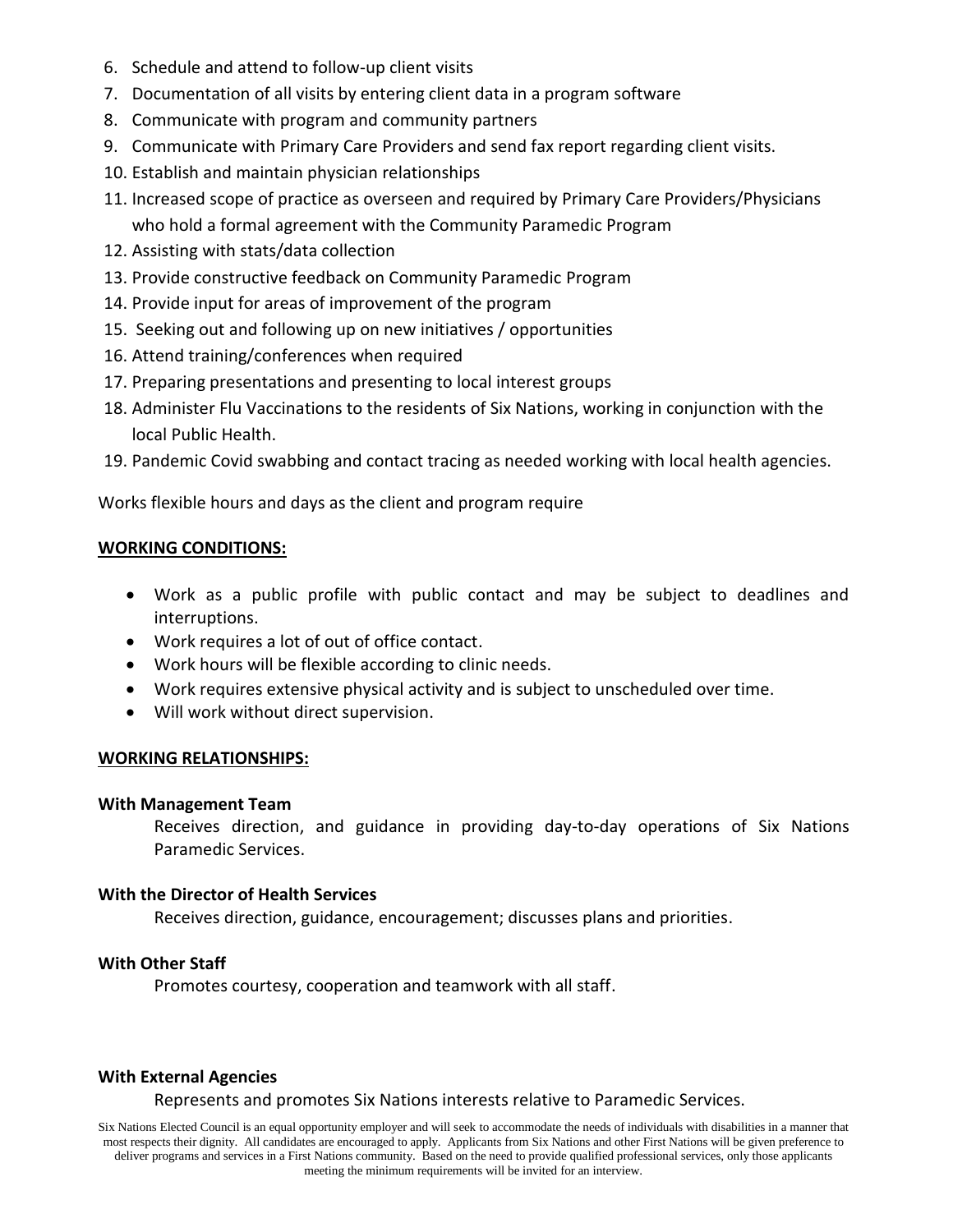Maintains awareness of legislative policy and program changes. Seeks to develop close working relationships.

## **With the Public**

Represents and promotes Paramedic Services and health interests of Six Nations. Works in a courteous, co-operative and positive manner.

## **KNOWLEDGE AND SKILLS:**

# Minimum Requirements:

- All paramedic/Advanced-Emergency Medical Care Assistant (A-EMCA) employees must meet the minimum standard for employment as set out in the Ambulance Act and Regulations (Part III, Qualifications of Emergency Medical Attendants and Paramedics).
- Successfully completed an Ambulance and Emergency Care program or a Primary Care Paramedic program at an approved College of Applied Arts and Technology.
- Possess a Ministry of Health and Long-Term Care, A-EMCA certificate.
- Must hold a valid class "F" driver's license issued under the Highway Traffic Act that authorizes a person to drive an ambulance and clean driver's abstract check.
- Must have a clean criminal record check including Vulnerable Sector screening search.
- Knowledge and understanding of the obligations set forth in the following:
	- Basic/Advanced Life Support Patient Care Standards
	- Ministry of Health and Long-Term Care regulations governing provision of Paramedic Services
	- Paramedic Medical Directives as set out by the Centre of Paramedic Education and Research
	- Operations/Policy & Procedures Manuals
- Must be successful in certification from Centre of Paramedic Education and Research Medical Director to perform manual defibrillation and administer symptom relief medications, initiate intravenous therapy and any other additional skills designated by the Base Hospital Program and Six Nations Paramedic Services or able to obtain certification as soon as possible after employment.
- Must be free from all communicable diseases as outlined in Ontario Reg. 558/91 (Specification of Communicable Diseases) and provide documentation to support.
- Must have a valid certificate signed by a physician that states the person is immunized against tetanus, diphtheria, hepatitis B, poliomyelitis, varicella, rubella, influenza or that such immunization is contra-indicated.
- Cardio-Pulmonary Resuscitation (CPR) certification at the Health Care Provider Level by an approved provider and will complete annual re-certification thereafter.
- Must be able to adhere to service uniform policy which includes wearing a respirator (N95) and other personal protective equipment.
- Physical strength, coordination and manual dexterity to perform patient extrication, lifting, carrying and positioning as well as treatment.

# Other Related Skills:

Six Nations Elected Council is an equal opportunity employer and will seek to accommodate the needs of individuals with disabilities in a manner that most respects their dignity. All candidates are encouraged to apply. Applicants from Six Nations and other First Nations will be given preference to deliver programs and services in a First Nations community. Based on the need to provide qualified professional services, only those applicants meeting the minimum requirements will be invited for an interview.